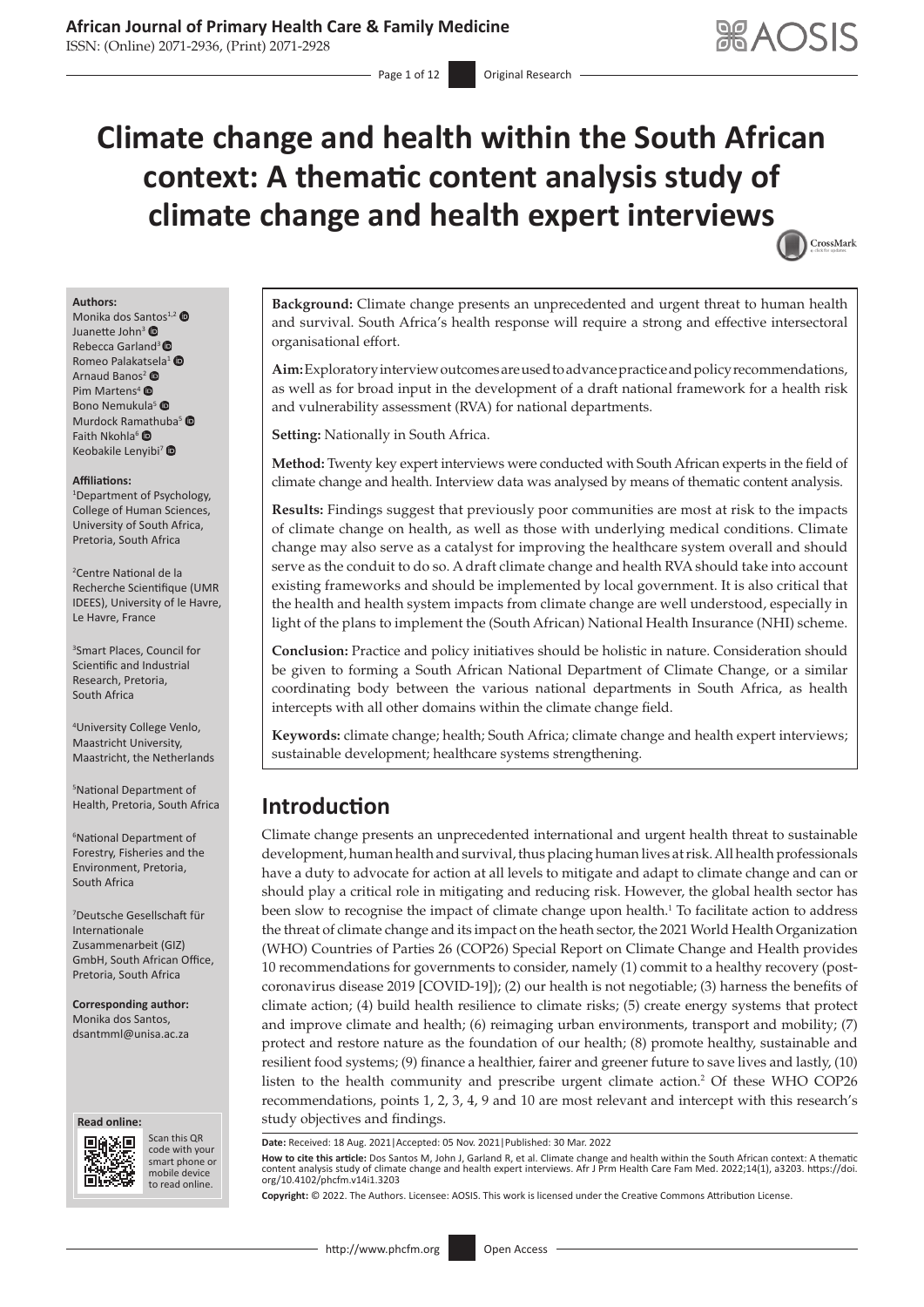<span id="page-1-0"></span>Climate risk and vulnerability assessments (RVAs) have increasingly been used internationally for adaptation actions, development planning at local, national and regional levels and for the identification of climate change hotspots. The critical challenge in terms of climate change in South Africa is the way in which multiple stressors – such as the spread of human immunodeficiency virus/acquired immunodeficiency syndrome (HIV/AIDS), the effects of economic globalisation, natural disasters, the privatisation of resources and geopolitical conflict, converge with climate change.<sup>[3,](#page-10-2)[4](#page-10-3)</sup> The need for assessments in South Africa gained significance in the context of the (South African) National Climate Change Adaptation Strategy, which was first established in 2010 as part of the United Nations Framework Convention on Climate Change (UNFCCC) Cancun Adaptation Framework. The UNFCCC Cancun Adaptation Framework has been used to complement the existing short-term national adaptation programmes of action (NAPAs).<sup>5[,6](#page-10-5)</sup>The strategy indicates that in order to identify high-risk locations and groups, it is important that a national vulnerability assessment of the health sector be undertaken.<sup>[5](#page-10-4)</sup> This project on climate change and health represents the first in South Africa that is being used to inform government practice, policy and a draft climate change and a health RVA framework.

<span id="page-1-2"></span>This study forms part of a broader climate change and health scoping project commissioned by the Deutsche Gesellschaft für Internationale Zusammenarbeit (GIZ) designed to inform the South African National Department of Health (NDoH) and South African National Department of Forestry, Fisheries and the Environment (NFFE) response to climate change in the health sector. The broader scoping exercise involved a desktop scoping review (which will inform a separate article). The subject of this article includes interviews with key stakeholders in the context of climate change-related health research, intervention and policy conducted in South Africa, to inform national practice and policy development and to use as broad input in developing a draft of climate change and health RVA template and framework. The RVA framework, which is currently being refined through a successive phase of the project in consultation with district health managers and local communities, was also a project deliverable. This article only focuses on the findings of the expert interview analyses, how it relates to practice and policy recommendations and how it broadly informs the development of the draft climate change and health RVA.

# **Methods**

The University of South Africa (UNISA) led the scoping project, in consultation with researchers and academics from the Council for Scientific and Industrial Research (CSIR), Africa Health Placements (AHP), Centre national de la recherche scientifique (CNRS): UMR IDEES laboratory at the University of le Havre in France and the Maastricht Sustainability Institute, Maastricht University, the Netherlands. Twenty South African key expert participants in the field of climate change and public health, selected by Unisa and the CSIR, in consultation with the NDoH and the NDFFE, were interviewed. Two female climate change and health researchers from CSIR conducted 15 interviews, whilst two climate change and health Unisa researchers (one male and one female) conducted five interviews. The interviews took place between the months of July 2019 and November 2019. Where possible, interviews were conducted in person, tape-recorded and transcribed with the use of [otter.ai](http://otter.ai), which is a web-based application providing speech to text transcription.<sup>7</sup> Where it was not possible to interview a participant in person, interviews were conducted via Skype, audio recorded and transcribed, [otter.ai](http://otter.ai) was also used.

<span id="page-1-7"></span><span id="page-1-6"></span><span id="page-1-5"></span><span id="page-1-4"></span><span id="page-1-3"></span><span id="page-1-1"></span>The interview data were analysed by the researchers from Unisa and the CSIR by means of thematic content analysis, with the assistance of [ATLAS.ti](http://ATLAS.ti) software.<sup>8</sup> In previous studies, thematic content analysis methods have been proven to be constructive in the advancement of public health interventions[.9,](#page-10-8)[10](#page-10-9) It is implemented in the disaggregation and interpretation of core themes and is a multistep process of inquiry during interview data analysis that comprises a process of linking codes (categories and concepts) to one another via a combination of inductive and deductive reasoning.<sup>[9](#page-10-8),[10](#page-10-9)</sup> These categories were then coded to identify regularities. Categories that are grouped together became themes and subthemes, which have been captured in this article by way of headings and sub-headings. Data saturation was reached when the ability to obtain additional new categories from the raw data ceased, making further coding no longer feasible. To validate interpretations, study conclusions were taken back to a subset of the participants, as well as the key stakeholders as identified by the NDoH, South Africa (in consultation with UNISA and the CSIR) during a workshop held in January 2021, for the enrichment and substantiation of analyses.<sup>9,10</sup> Two international experts in climate change and health: one based at IDEES laboratory at Le Havre University, France and the other at the Maastricht Sustainability Institute of Maastricht University, the Netherlands, also provided overall quality assurance in terms of the data analysis and findings.

The interview probes were developed based on the climate change and health expertise of the Unisa and CSIR researchers. After the initial drafting of the probes, the involved national departments and the funder, as well as the two international experts, provided further commentary and refinement. Broad interview questions and probes included, but were not limited to, the following:

- Do you think that climate change can impact the health of South Africans? If no, explore why. If yes, who do you think will be most affected and in what way?
- Are there any specific geographic areas in South Africa that you think need focused attention from an intervention, research or policy perspective?
- How can climate events affect the effectiveness and efficiency of public health programmes and systems?
- What are anticipated barriers to implementing climate change and health programmes and systems?
- What could be unintended consequences to the implementation of climate change and health programmes and systems?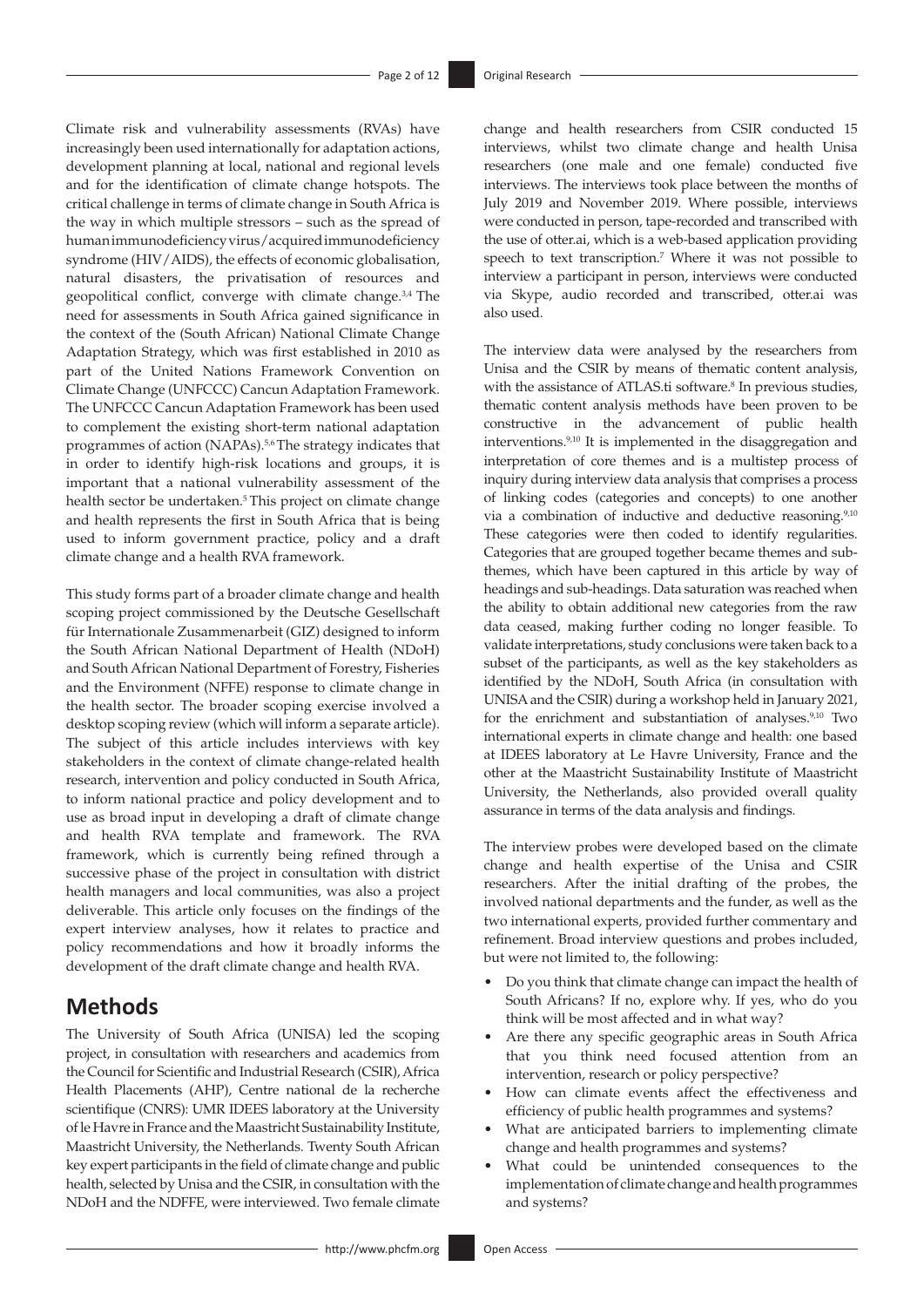| Participant  | Industry                                  | Role                                                                   | <b>Field of experience</b>                                                                                                                                                     |
|--------------|-------------------------------------------|------------------------------------------------------------------------|--------------------------------------------------------------------------------------------------------------------------------------------------------------------------------|
| $\mathbf{1}$ | Local government                          | Government official                                                    | Environmental health                                                                                                                                                           |
| 2            | Environmental<br>health institute         | Policy and grassroots<br>advocate                                      | Environmental health,<br>policy                                                                                                                                                |
| 3            | National<br>department                    | Government official                                                    | Environmental health,<br>national policy                                                                                                                                       |
| 4            | Public university                         | Academic                                                               | Environmental health,<br>communicable disease<br>control, waste<br>management, water<br>quality and waste<br>water management,<br>climate change and<br>health                 |
| 5            | Provincial<br>department                  | Government official                                                    | Environmental health.<br>provincial management                                                                                                                                 |
| 6            | Public university                         | Academic and Head<br>of Department in the<br>medical field             | Rural health,<br>community orientated<br>primary care and public<br>health                                                                                                     |
| 7            | Private university                        | Managing Director in the Public health, policy,<br>public health field | education                                                                                                                                                                      |
| 8            | Non-governmental<br>organisation          | Managing Director in<br>public health field                            | Human resources in<br>health, telemedicine,<br>public health                                                                                                                   |
| 9            | Research council                          | Researcher                                                             | Personal solar<br>ultraviolet radiation<br>exposure, personal<br>dosimetry, health risk<br>assessment and skin<br>cancer prevention,<br>public health                          |
| 10           | International public Consultant<br>health |                                                                        | Public health, policy                                                                                                                                                          |
| 11           | Non-governmental Advocacy<br>organisation |                                                                        | Human dimensions of<br>global environmental<br>change/social<br>development                                                                                                    |
| 12           | Public university                         | Academic                                                               | Socio-ecological<br>systems, especially<br>within the context of<br>natural resource use<br>and sustainable rural<br>livelihoods in African<br>savannas                        |
| 13           | <b>Public university</b>                  | Academic                                                               | Climate change,<br>sustainable<br>development, public<br>health, vulnerable<br>communities, human-<br>environment relations,<br>psychology                                     |
| 14           | Weather services                          | Researcher                                                             | Socio-economic<br>applications in relation<br>to climate change                                                                                                                |
| 15           | Mental health,<br>international aid       | Psychologist and<br>researcher                                         | Psychological distress<br>associated with<br>environmental<br>degradation (climate<br>change, deforestation,<br>pollution and mining)                                          |
| 16           | Public university                         | <b>Academic and Faculty</b><br>Dean in the medical field               | Malaria control studies                                                                                                                                                        |
| 17           | Research council                          | Researcher                                                             | Air-borne<br>contamination Control<br>and biosafety facilities<br>with specific<br>knowledge of<br>pharmaceutical<br>manufacturing facilities<br>HVAC design and<br>validation |
| 18           | Research council                          | Researcher                                                             | Health infrastructure,<br>transmission control                                                                                                                                 |
| 19           | Public university                         | <b>Academic and Faculty</b><br>Dean in the human<br>sciences field     | Psychology,<br>environment and<br>health in the Global<br>South                                                                                                                |
| 20           | Economics-based<br>consultancy            | Consultant                                                             | Medicine with further<br>qualifications and<br>extensive<br>experience in public<br>health and health<br>economics                                                             |

HVAC, heating, ventilation, and air conditioning.

- Can you provide examples of climate change and health interventions?
- Can you provide examples of climate change and health research questions or issues that can help to inform interventions, practice and policy?
- What climate change and health policies are in place, or should be in place?
- How can climate change and health adaptation plans be aligned with developmental priorities? Also explore how this intersects with the planned National Health Insurance (NHI) programme.
- How can support from actors/stakeholders at multiple levels be secured? What are the challenges for doing so?
- How can climate change and health information be utilised so that it can help inform management, planning and governance?
- How can collaboration between scientists and decisionmakers be improved?
- How can problems be solved in ways that fit within local knowledge frameworks?

### **Results**

#### **Participant demographics**

Seven participants have a public health background, six have an environmental health background and four are in the field of both climate change and health. Six participants are from public universities, three from research councils, whilst another three participants work for the government. Table 1 indicates the industry, role and field of experience of each expert participant.

#### **Interview findings**

#### **Vulnerability and risk**

**Individual attitudes:** The attitudes of individual key role players in the field were touched on by a number of participants, indicating the need for science to lead the way in climate change advocacy:

'Only through fact-based research and science. Personal opinions, political statements, etc., should be avoided and disproved with facts gained through recognised, peer-reviewed scientific results.' (Participant 3, government official, national department)

It was also generally felt that lay knowledge in terms of climate change exists, but not necessarily in terms of the correct terminology or context. The youth were generally considered to have more understanding with regard to climate change and relevant contexts. Social media also played a significant role in individual climate change knowledge acquisition and overall attitudes.

**Mental health and physical vulnerability:** Another key theme to arise from the data analyses is that of psychological and physical vulnerability. The impact of climate change on mental health and individual brain physiology was mentioned in particular, for example, mental health services will also need to factor in climate-change impacts on their clinical care strategies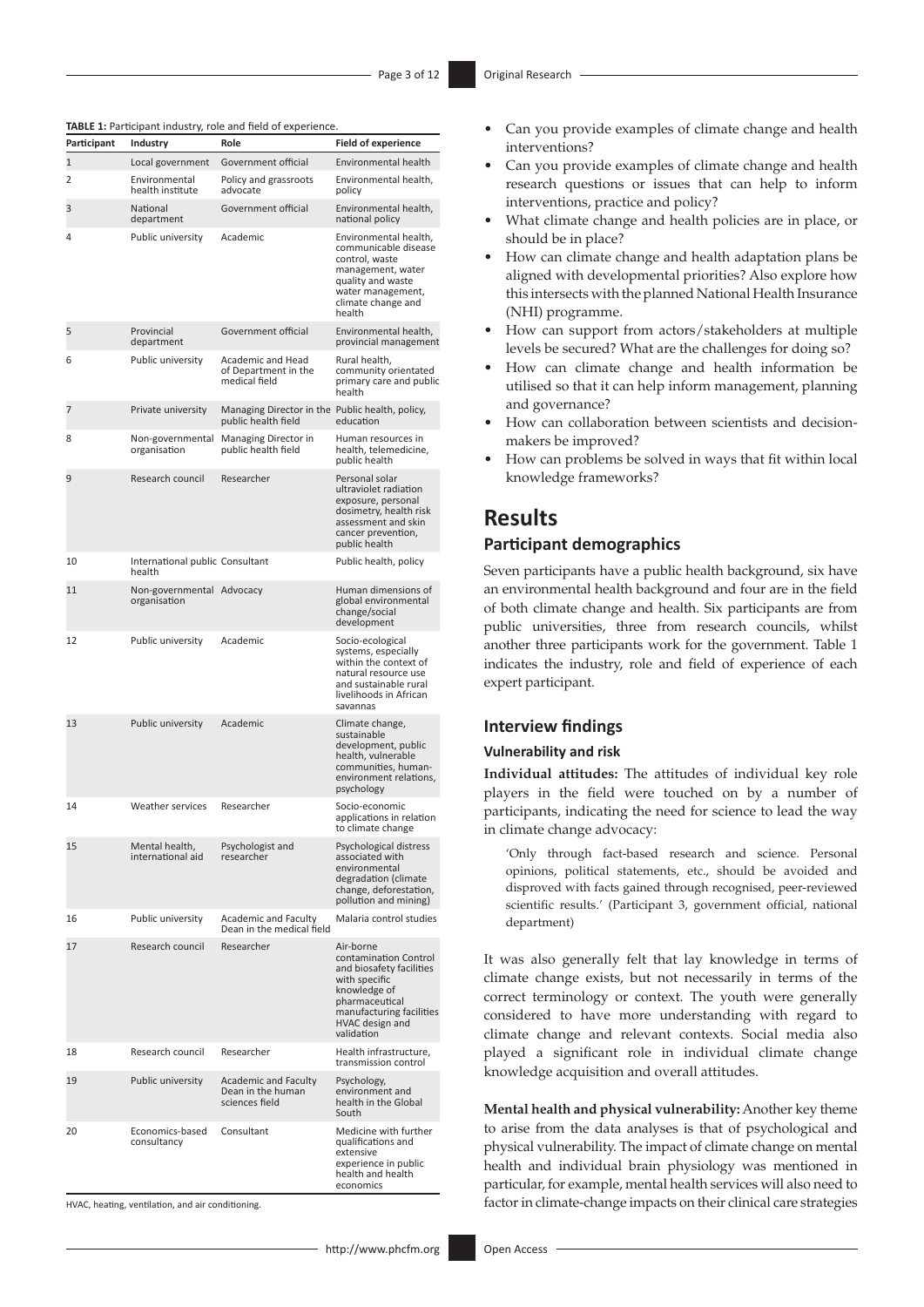(e.g. mental health disaster preparedness interventions) and address shortage of mental health practitioners:

'A lot of work needs to be carried out on looking at how climate change is going to influence the brain, behaviour, the emotions of people … how psychologically prepared communities are, and individuals and what we can do in the immediate aftermath of disasters. To avoid it; it's called disaster psychology.' (Participant 19, academic and faculty Dean, public university)

The existing health status or some inherent traits, such as albinism, may also affect people's vulnerability; this includes both physical (which could also be related to ultraviolet ultroviolet radiation and ozone depletion, air pollution and the impact of heat) and mental health aspects, as suggested by the given quotes:

'So, it's not only that we look at issues of albinism, for those who are having the condition the sun is so hot, and it affects them as they go out into the sun because of the nature of their pigmentation.' (Participant 5, government official, provincial department)

'Those who are working at farming areas, so when the heat strikes, like climate change itself on its own, it affects your mental capacity … I'll tell you cases of suicide – we were told that people are getting depressed in a way that they take organophosphate poisoning.' (Participant 5, government official, provincial department)

**Geographic, household, health and community vulnerability:**

Geographic areas of concern raised by participants in terms of vulnerability included specific provinces in South Africa and rural areas in particular – this included areas in Limpopo, Mpumalanga, KwaZulu-Natal and the Northern, Eastern and Western Cape.

The impact of climate change on the health of vulnerable communities was highlighted by most participants, notably on the poorest of households, those already terminally ill, lacking food security and livelihoods.

One participant referred to the impact of climate change on the air quality and how this has an impact on several diseases that people often experience. The potential change in disease occurrences because of climate change, such as the change in malaria vector patterns, heightened diarrhoeal disease and plague, was also mentioned. These disease occurrences will be intensified because of a potential lack of services. Furthermore, within the context of food security and healthcare, poverty constrains household livelihoods:

'I think some of the people who will be most affected are people from previously disadvantaged areas, the marginalised areas, where there is already high prevalence of other diseases that can actually be augmented by changes in climate.' (Participant 14, researcher, weather services)

The impact of climate change was found to be problematic given that most of the poor communities are lacking resources

to effectively cope with the crises, and intervention was equally lacking in terms of addressing the problem. This was found to have a spiralling effect, often to the detriment of vulnerable communities. The interconnectedness of vulnerable communities, adaptation or "safety-net" strategies, including social networks, was also highlighted, as indicated by the quote here:

'It highlights the importance of the climate impacts and climate change within a broader social and ecological context in terms of thinking about adaptation… that's what our work pointed to as climate change certainly potentially has impacts for food security of households, but the sort of safety nets could be quite diverse be they social or environmental and of course other types of social networks would be government social grants types of safety nets.' (Participant 12, academic, public university)

**Climate change as a risk to the health system:** The impact of climate change on vulnerable public healthcare infrastructures was also indicated as a concerning factor. All participants agreed that climate change will impact health and the health system in South Africa, particularly for those in underserviced areas, with many indicating that the impacts are already being felt:

'If you have a clinic that doesn't have adequate air conditioning, or even fans, and you have long waiting times and queues, it's either going to dissuade people from accessing the health services or it's just going to result in a greater burden in terms of fainting in the queues, demoralising staff working under really unpleasant conditions, stifling conditions ... I think that climate change is also going to directly impact the actual access of the health services that are available or the effectiveness and suitability and desirability of those services.' (Participant 12, academic, public university)

The impact of climate change in terms of supply chain issues, as well as multiple other domains such as employee wellness, food control, clinic infrastructure and medical services, was highlighted.

#### **Adaptation measures, systemic approaches, ethics, research and synergism of knowledge fields**

**Adaptation measures:** The interviewees recommended various adaptation strategies that should be considered in terms of climate change and health. These include clinics being fitted with cooling systems (e.g. with fans), keeping clinics open for longer and making transport available for the community to clinics. Consideration regarding implementing tax rebates and other economic incentives was also highlighted by one participant. Participants also emphasised the need to focus on mitigation and that not enough was being performed in this regard, although no mention was made of specific mitigation strategies that should be implemented. The importance of a collaborative approach to adaptation amongst national departments, as well as the need to link adaptation to local and indigenous knowledge, was also highlighted.

Participants also associated adaptation with the availability of information and data, and indicated that it should be implemented at a grassroots level. Agribusiness and its recursive effect on health and resilience were also highlighted: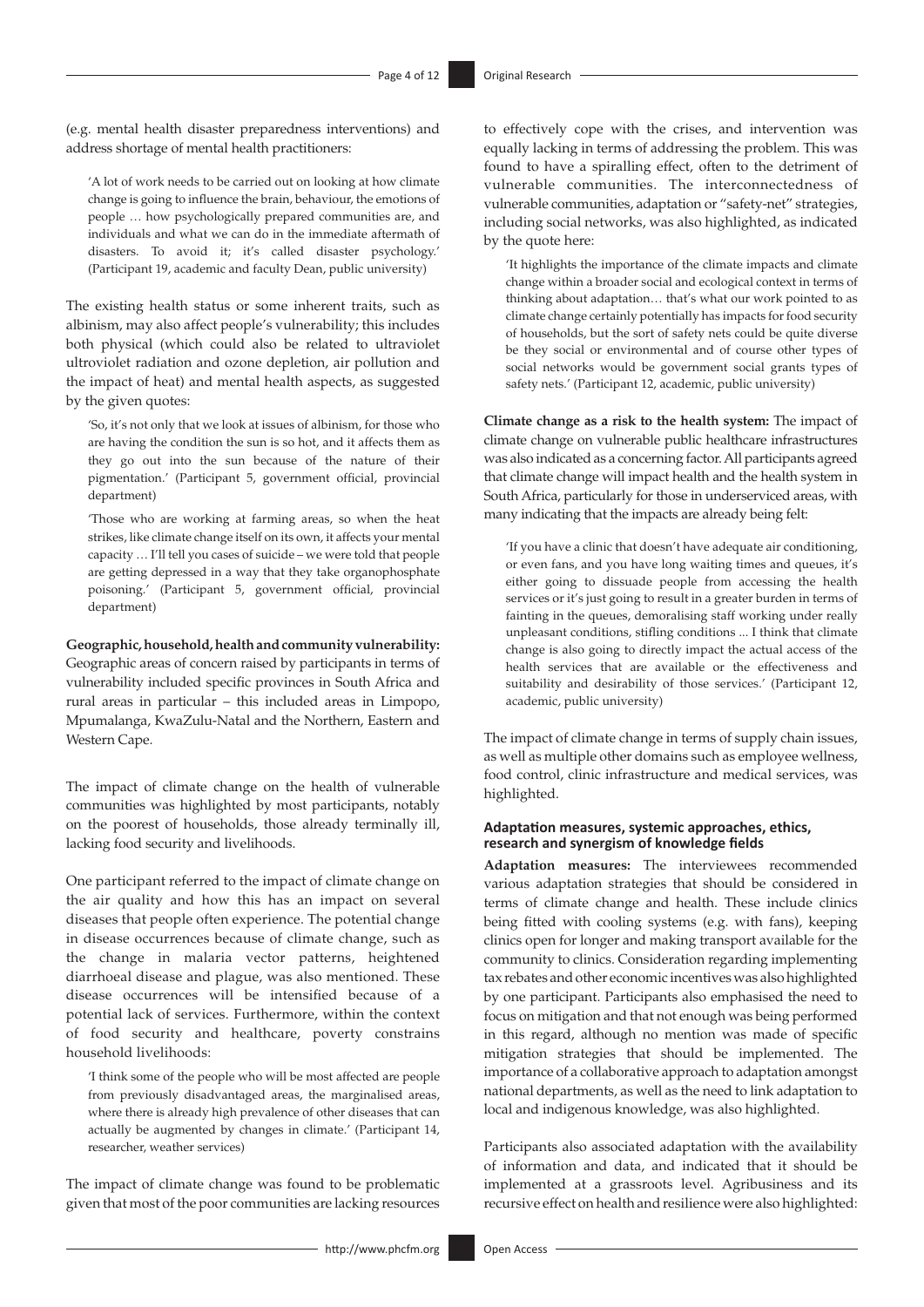'Climate information is something that I don't think it's being used. Also, availability, I don't think people know where to get the information.' (Participant 10, consultant, international public health)

'But I know that within the agricultural business, they do get more resilient crops and things like that, which have a knock-on effect on improving health or being more resilient within climate change context. There are always feedback loops that are important.' (Participant 13, academic, public university)

It was also felt that meeting the (sustainable) development goals in relation to climate change will be easier for the country if health challenges are tackled.

**Systemic and synergistic approach:** Overall, participants emphasised the need for all role players to adopt a systemic approach in terms of the way in which climate change is addressed, be it from a grassroots, public health, research, education or policy-level perspective:

'I think that there's going to be a greater and greater need for transdisciplinary studies and work, as challenging as that can be as well, because if you put students together from all sorts of different disciplines they can easily end up doing things that they know nothing about either. But I think overall the disciplinary silos within the Western world are not good for looking holistically at interventions. I think one has to always look systemically or holistically on a global level.' (Participant 13, academic, public university)

The need for trans- and inter-disciplinarity in research and academia, policymaking and practitioner practice was mentioned, together with the training of school and postgraduate students, as well as advocacy in general. This included government officials across spheres and levels, implementation agencies, emergency medical services, the medical community, as well as the public and students.

One participant pointed out that long-term behaviour change in the health sector was not achievable through education only – but that people did change their behaviours after a crisis (e.g. in San Francisco, during the early years of the HIV/AIDS epidemic and more recently with the COVID-19 pandemic). Participants highlighted the importance of getting climate change and health into the curriculum for doctors and nurses and in continuing education and training. However, it was observed that it is very difficult to change the curriculum. One suggestion was to allow medical students, during their public health electives, to rotate through research councils and other institutions working on climate change and health.

Highlighting climate change and health through local professional bodies via conferences and academic journals was also suggested to increase visibility and increase awareness of the issues. Private–public partnerships were highlighted as important. These can be helpful to provide funding, to increase awareness and to bring a key stakeholder (i.e. private companies) to the table.

**Climate change ethics:** One participant mentioned that industries and countries that have contributed the most to climate change (traditionally the more Western affluent countries) have failed to take ethical accountability for their actions. The importance of ethics in climate change research was also observed, and it was mentioned that ethics may also be linked to issues of trust and transparency. Sound ethics can also enhance research efficiency:

'The ethics related to climate change. The industries who cause climate change normally do not plough much back to the affected communities. Industries in the northern hemisphere may even impact negatively on poor countries in the southern hemisphere.' (Participant 3, government official, national department)

'It is about addressing some of the softer side of research, which are covered most even in the ethics. That, you speak to people's values and ensure that people feel they need to take part, because this is not only important now to you but also to them.' (Participant 14, researcher, weather services)

**Research initiatives:** Some participants discussed current and local research programmes being undertaken in South Africa. This included malaria research, related satellite technologies and studies within the field of psychology:

'So, I've got a research programme in rural Limpopo going, looking at the effect of environmental endocrine disrupting chemicals on health and specifically related to malaria.' (Participant 16, academic and faculty Dean, public university)

'I have a student lead project that's doing reviews of pesticides and child psychological development … The second group of studies I'm interested in is the concept of behaviour change. And so, I've performed some work on behaviour change and indoor air pollution, behaviour change and lead poisoning.' (Participant 19, academic and faculty Dean, public university)

The urgency for localised robust scientific research within the fields of climate change and health was indicated by numerous participants, with credible research being more likely to be considered by policymakers. Proposed research focal points include climate change-related: population and community displacement, water scarcity and quality, conflict, food security, spread of disease, indirect and direct impacts and the impact on mental health. One participant also mentioned the need for scientific results to be communicated in easy-to-understand language for the general public.

It was acknowledged that there are still research gaps in terms of impacts, risks and vulnerabilities. The need for strong baseline data was highlighted, as was investigating currently available data sets that are underutilised. Key components of determining the usefulness of climate information included the clarity and timing of the message, the audience and lead times. For example, it was observed that the seasonal diseases such as malaria requires, a lot of planning (such as buying chemicals, hiring seasonal workers) for those potentially impacted and needs longer lead times in order to prepare and take the necessary precautions. In addition, research outcomes and information should be used at a higher level within the government to guide planning.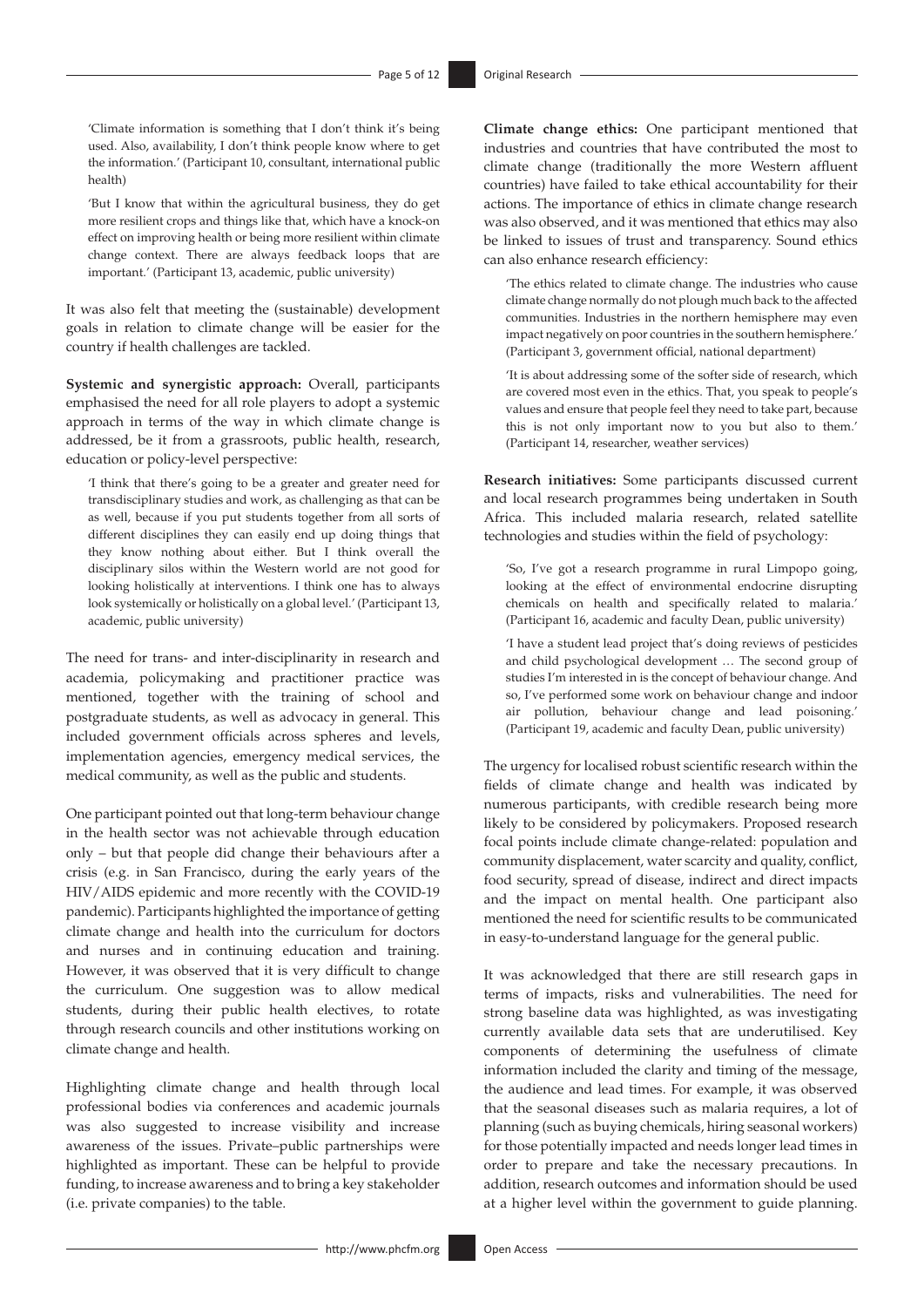The need for further research on the food/energy/water nexus was also highlighted, as well as the deployability of mobile clinics and that research should be practice driven, multidisciplinary and evidence and micro-based. It was further emphasised that researchers should have a more activist or action-orientated approach.

#### **Health systems policy readiness**

**Actions to improve science-policy linkages:** One participant drew from their knowledge of the successes and failures of HIV/AIDS campaigns to suggest ways to improve the linkages between research and policy, thus elevating the profile of these issues in the health sector. These include the development of a Think Tank on Climate Change, perhaps selecting from experts interviewed and project team, for members. They also suggested developing a Business Case for Climate Change and Health (examples include one which is on-going at the Medical Research Council (MRC) on mental health [\(http://www.mrc.ac.za/intramural-research-units/](http://www.mrc.ac.za/intramural-research-units/HealthSystems-current-projects) [HealthSystems-current-projects\)](http://www.mrc.ac.za/intramural-research-units/HealthSystems-current-projects) and Health Economics and Epidemiology Research Office (HE2 RO) at the University of the Witwatersrand (Wits) Health Consortium on HIV/AIDS ([http://www.heroza.org/projects/cost-budget-modelling/](http://www.heroza.org/projects/cost-budget-modelling/supporting-south-african-hivtb-investment-case/).11,12) [supporting-south-african-hivtb-investment-case/\).](http://www.heroza.org/projects/cost-budget-modelling/supporting-south-african-hivtb-investment-case/).11,12)<sup>[11](#page-10-10),[12](#page-10-11)</sup> This will need to include health economists. In order to improve the science-policy linkages, participants highlighted the need for strong relationships and regular dialogue between researchers and policymakers. Another participant observed the difference between research that is policy relevant and policy–demand driven, and that many researchers do want their work to support policy decisions, but because of a lack of communication or poor timing, it may not have the desired impact. The need for local solutions within the context of meaningful research was emphasised.

<span id="page-5-0"></span>**Intervention:** Participants emphasised that interventions should be evidence based. They highlighted that climate change and health interventions should focus on aspects such as improved infrastructure and energy generation, better utilisation of resources, employment opportunities, further research and mass means of making the general population aware of the need to protect the planet, which includes relevant education at schools and tertiary educational institutions. The importance of prevention being better than cure was emphasised by one participant (getting the basics right). It was mentioned that the NHI should explicitly incorporate interventions related to climate change.

'It should say that climate change is something that is serious and should be addressed by the NHI. It should not be a separate thing … there should be funding and education to the municipalities, government and the national department of health to say, you will use money for climate change adaptation.' (Participant 2, policy and grassroots advocate, environmental health institute)

The need to identify high-risk areas at a finer resolution scale was also highlighted, as well as the advancement of practice initiatives, and it was mentioned that climate change may be a catalyst for improving the healthcare system. The need for (and sometimes lack of) monitoring and tracking interventions was also raised. One participant noticed that interventions can also start small and be practical. The usefulness of cost–benefit analysis of interventions in the absence of climate change was also highlighted.

The importance of political will, good leadership and using common sense for identifying and applying interventions, as well as the need for trust and collaboration in ensuring the success of interventions, was also cited. One participant indicated that communities should be educated in terms of climate change and intervention. Testing the acceptability of interventions within communities was indicated as very important. Interventions can also have unintended consequences if not planned properly and viewed within the bigger picture.

#### **Components of developing a climate change and health risk and vulnerability assessment framework**

**Climate change and health risk and vulnerability assessment framework:** Participants shared their thoughts on the fields that a climate change and health RVA framework should cover. Emphasis was placed on the need to involve government and communities at a localised level and adopting a multidisciplinary approach with a group of mandated leaders to drive the process:

<span id="page-5-1"></span>'It should be multidisciplinary, I think you need the climate scientists in the room, and you need infectious disease experts or epidemiologists rather to take that kind of information and understand how disease burdens might shift. I think you need leadership in the room for the government and the private sector to understand what's pragmatic and feasible. For building a theoretical framework or purely clinical framework, you need something that can be implemented. And I would have probably technology experts in the room.' (Participant 8, Managing Director in public health field, non-governmental organisation)

Some participants' expertise lay in climate change risk and vulnerability (R&V) and human dimensions of climate change and thus they provided key inputs in terms of relevant R&V methodologies and tools. They observed that R&V frameworks are often very similar*.* 

'[… *B*]roadly speaking, I don't think it's so much a case of the frameworks that are used are significantly different, which is, again … kind of makes some of the missed opportunities to align and coordinate R&V assessments across sectors … even more of a disappointment, because I think most people are taking the IPCC risk, exposure, hazards, vulnerability, [*framework*] or some derivation thereof, approach to these assessments.' (Participant 11, advocacy, non-governmental organisation)

The missed opportunities observed here relate to the fact that a large amount of work occurs in climate change R&V across sectors and involves multiple actors, but not in a coordinated manner. Consequently, actions are not linked and thus fall through the cracks or are being duplicated. One participant observed that because R&V and adaptation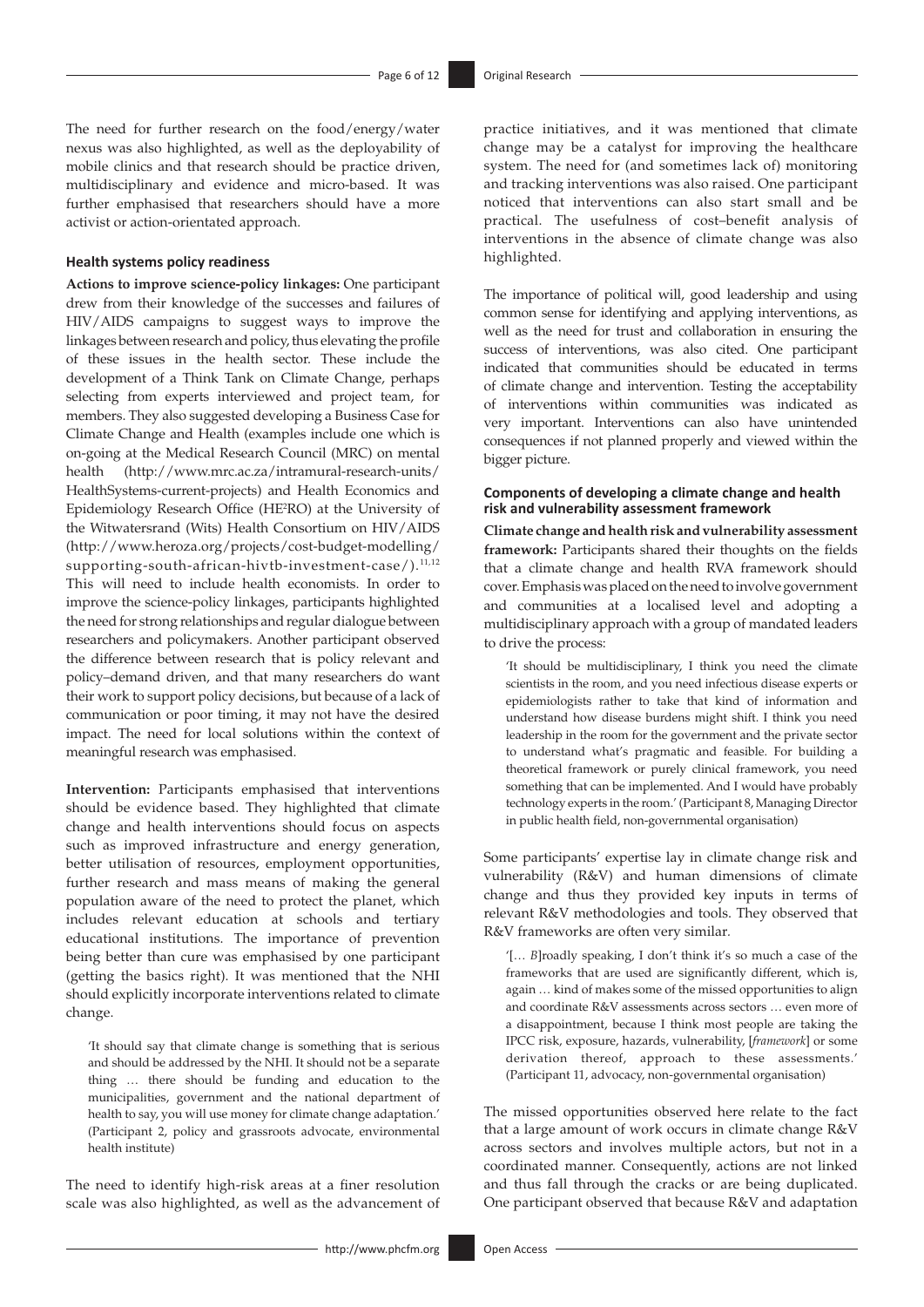are highly cross-sectoral, there must be a coordinating body at the national level to ensure that R&V assessments use similar methods and input data and can thus be combined and compared. They highlighted examples of existing spatial platforms that bring different sectoral information together, for example, (1) NDFFE's Climate Change Information System, (2) South African R&V Atlas, (3) CSIR's Green Book.

**Specific frameworks recommended by experts:** The first framework mentioned by the participants is a planning tool called the *City Resilience Action Planning* or *CityRAP Tool* ([http://dimsur.org/tools-2/\)](http://dimsur.org/tools-2/) – a set of training exercises and activities aimed at developing the capacity of local governments in sub-Saharan Africa to understand and plan actions that progressively build urban resilience and reduce urban ris[k13:](#page-10-12)

<span id="page-6-0"></span>'[…*P*]lanning tool called city rap, city, resilience, action planning, something like that. It's basically a participatory process for cities to not only analyse their risk of vulnerability, but also focus with a resilient lens … So basically, it is a way for cities to prioritise what some of their key issues are, then to prepare roadmap to address such issues.' (Participant 11, advocacy, nongovernmental organisation)

The *Global Programme of Research on Climate Change Vulnerability, Impact and Adaptation* (PROVIA) *Guidance on Assessing Vulnerability, Impacts and Adaptation to Climate Change* (2013), developed by the United Nations Environment Programme (UNEP), is another example that was highlighted by participants. The UNEP project team was multidisciplinary and brought together social and natural scientists[.14](#page-10-13)The team could not decide whether to use a top-down or bottom-up approach, which participant 11 identified as 'the main sticking point thus far in the literature on vulnerability*'.* Thus, in PROVIA both approaches are discussed:

<span id="page-6-1"></span>'[… *I*]n that (PROVIA) guidance, we basically had two chapters that spoke about the two different ways you could do these things. To my knowledge, there hasn't really been a way of bringing them together entirely, effectively.' (Particpant 11, advocacy, non-governmental organisation (NGO)).

A health vulnerability assessment tool, applicable to South African towns, is currently being developed by the South African Medical Research Council (SAMRC).<sup>11</sup> It is still preliminary, but the approach to the tool and its implementation can provide input into their project. University of Pretoria's *AitaHealth* is a tool used by community health workers. Workers visit homes and collect data, after which they do a risk assessment to identify red flags and then follow up on these.<sup>15</sup>

<span id="page-6-2"></span>Furthermore, it is necessary to understand the distribution of resources in an R&V assessment. The use of technology such as telemedicine should be considered in areas with less access to doctors. However, this type of technology requires connection to other technologies, which are not always available in rural areas.

Overall, there was not much awareness or knowledge of existing climate and health R&Vs internationally or in South Africa, apart from those adopted by NDFFE and the WHO.

**What stakeholders should be involved in developing a health risk and vulnerability assessment framework?:** It was agreed that stakeholders should be from across disciplines and fields. The main stakeholders observed were (in no specific order): climate scientists, infectious disease experts or epidemiologists who can relate information to understanding how the disease burdens might shift, leadership, technology experts (within the context of implementing the framework), academia, community, NGOs and government (across levels and sectors). Government sectors include health, environment, water, housing and treasury; the medical community, climate adaptation experts and private companies and grass-root community members were also listed as important. In addition, one participant highlighted the need for stakeholders to coordinate these R&V fields.

**Who should implement the health risk and vulnerability assessment framework?:** The participants highlighted different aspects to be considered for how the framework should be implemented.

*The role of national government as coordinator:* It was suggested that NDFFE or the Technical Committee on Climate Change should implement the framework, as this is 'the only way that you're going to have any kind of coordination between what's going on in the different sectors … they're the common denominator'. (Participant 11, advocacy, non-governmental organisation)

*Phased implementation and flexible tool:* Participants recommended that implementation should be at a provincial, municipal and district level and one tool will not fit all. They recommended a pilot study to assess the framework before it is implemented. In addition, they suggested the framework should be applied regularly and continuously (i.e. for monitoring and evaluation purposes) and will evolve as the situation, state and questions evolve, and as more useful, detailed data are generated (such as moving towards a higher tier of assessment as per the Intergovernmental Panel on Climate Change (IPCC) methods by starting with defaults and moving towards detailed local data).

*Local government should be able to implement*: It was recommended that after the development of the climate change and health R&V tool, a local government official should be able to implement it without the need for a consultant. The tool should align questions with data from the Integrated Development Plan (IDP), so that any official would have the information at hand.

#### **National Health Insurance**

The participants appeared to not have a clear idea on how the NHI planning and roll-out should address climate change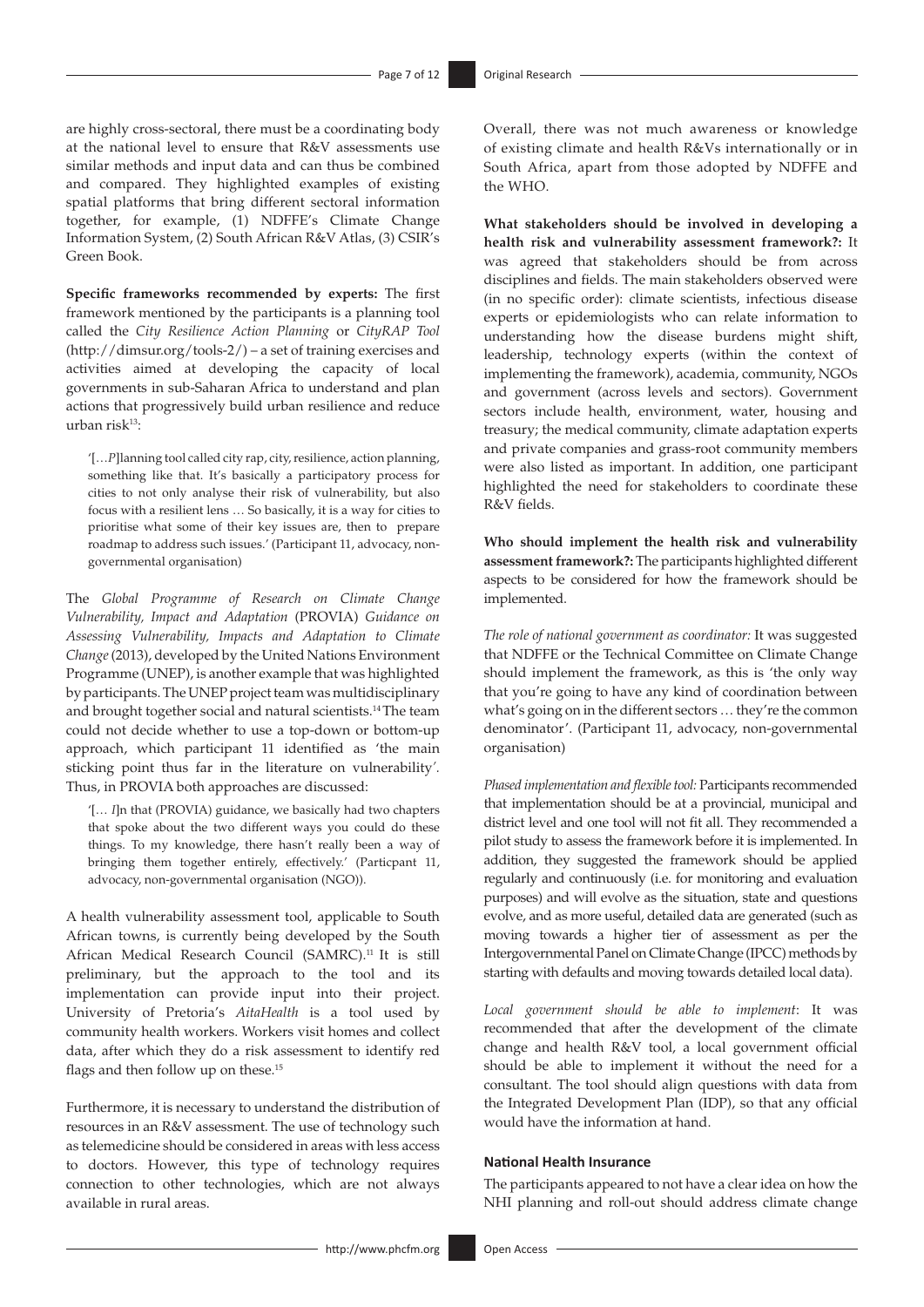impacts on health. There was, however, an indication that medication, mental health and other morbidity and mortality issues would need to be factored into the NHI:

'NHI will have to address other issues highlighted earlier, such as pharmaceutical issues, mental health problems, higher morbidity and mortality, etc.' (Participant 3, government official, national department)

Some participants had reservations about the NHI because of the failures in the current primary health care (PHC) system:

'But the fact that we haven't been very successful in getting our basic PHC system, including referrals to work and it should, provided the same barriers are going to affect that. Anyway, in the health sector we just need to do the same old stuff but do it better. And then we'll probably be quite well equipped for climate change. But as I mentioned, for example, I think there might be some unexpected things such as financing.' (Participant 20, consultant, economics-based consultancy)

#### **Collaboration and local ownership**

The majority of participants observed the need for collaboration between researchers, indigenous knowledge systems, politicians and government departments. In terms of improving collaboration, one participant suggested a model that is shaped around five pillars, which include respect, joint knowledge, currency, building networks and a concerted effort towards helping the community. Whilst indigenous knowledge and frameworks were seen as important by all participants, there was some hesitancy amongst two participants as to how indigenous knowledge should be used. It was observed that many lessons can be learnt from local and indigenous knowledge systems, in dealing with climate variability in the natural environment and combining it with scientific information to improve on the information and accessibility and that this knowledge should be capitalised on more. The concern was that climate change will present problems we have never seen before; in this sense, indigenous knowledge is a start but not the end point for climate change adaptation. In addition, it was suggested that indigenous knowledge varied (i.e. one community's indigenous knowledge is not always applicable elsewhere).

Participants also highlighted the need for local grassroots ownership in terms of climate change and health research and interventions, as well as the importance of early engagement with the community and stakeholders. There was agreement that these aspects are not always performed well during research and climate assessments. Community champions, as well as stakeholder agency, were also identified as needs.

#### **Barriers**

Barriers to climate change and health strategies included the capacity of the government to deal with climate change given the burdens they are already facing. One participant emphasised the need to build trust. A lack of monitoring was also seen as a barrier to the development of an effective public health [programme.It](http://programme.It) was also mentioned that the medical

community is not aware of or, if they are, is too overloaded with other stresses to consider the impacts of climate change on health and the health system. In addition, it was questioned whether climate change is a priority in the health sector.

<span id="page-7-0"></span>The Presidential Health Summit (2018) report was mentioned as a document that highlights the priorities of the sector; however, neither climate change nor global warming is mentioned in this report at all[.16](#page-10-15) The Presidential Health Summit Compact (2019) only mentions climate change once under intersectoral collaborations[.17](#page-10-16)

<span id="page-7-1"></span>Furthermore, climate change was not regarded to be a priority or core function of national and provincial departments. The aspect of corruption in government departments was mentioned as a potential barrier, and the need for clear governance, transparency and accountability was highlighted – with potential oversight by international organisations.

Other barriers included clinical aspects being highlighted above environmental issues and environmental health and practitioner practice:

'I've noticed one thing that within the Department of Health, that is what is valued most are clinical issues … so they see that area of environmental climate change issues as being separate from that. But I don't blame them because this is what most of the clinicians or clinical people with clinical background have on their mind, they've been taught [*only*] about patient or case management and so forth …' (Participant 5, governmental official, provincial department)

#### **Governance**

Participants indicate that public health funding at the local level is not prioritised. Participants also highlighted the silos that government departments tend to work in, and the resultant gaps that ensue regarding climate change because of this shortfall. One participant working in a provincial government department indicated the need to form a dedicated 'National Department of Climate Change', which should report directly to the president and parliament, so that there could be a consolidated approach from government's side in dealing with climate change:

'Climate change should not be just a portion of the responsibilities of various departments in South Africa. There should be one dedicated "Climate Change Department", fully funded and driven by experts, to coordinate all the "loose ends" as far as climate change is concerned. Reporting should be directly to the president and to parliament.' (Participant 3, governmental official, national department)

# **Discussion**

The discussion of the results focuses on the subthemes of healthcare; adaptation and mitigation; systemic approaches and innovation; research, indigenous knowledge, intervention and policy development; the NHI; vulnerability, climate change and health risk and the vulnerability framework, as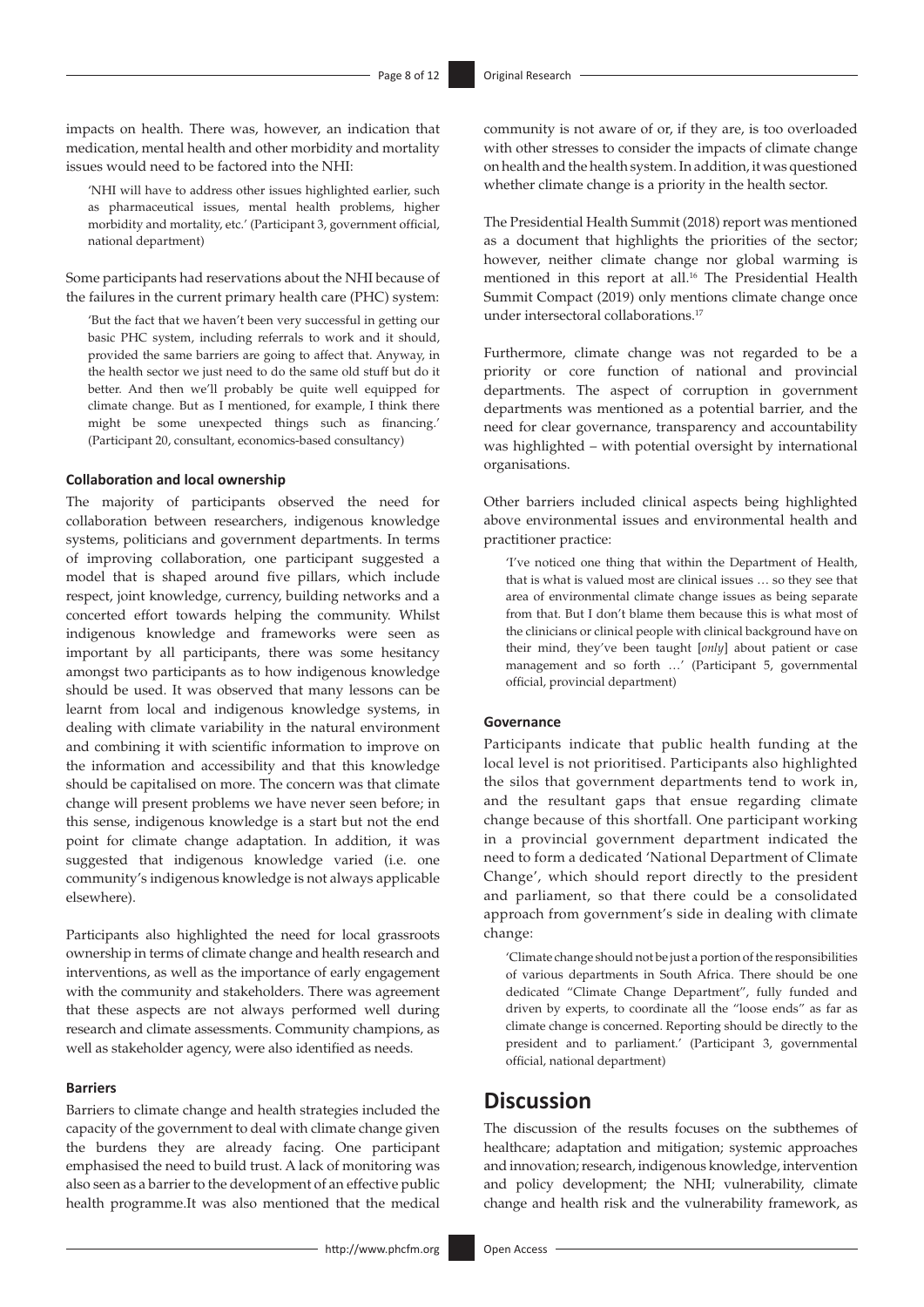well as governance and concludes with a discussion on the study's strengths and limitations.

#### **Healthcare, adaptation and mitigation**

Climate change may be a catalyst for improving the healthcare system overall and should serve as the conduit to do so. Holistic healthcare and climate adaptation strategies must focus on strengthening healthcare systems in terms of human resources in health, accessibility, networking and referral, infrastructure, equipment, sanitation and medication. These outcome*s* are supported in the study of Dos Santos, Howard, Kruger, Kornik and Banos (2019), which explores healthcare service sustainability within the context of climate change in the Agincourt subdistrict, Kruger to Canyons Biosphere Region in Mpumalanga, South Africa.[18](#page-10-17) Under-capacitated healthcare facilities in terms of human resources in health will benefit from telemedicine and cross-referral networks. However, for telemedicine to be used, the technology for such connections is necessary; this is not always the current case in rural areas. Mental health services will need to factor in climate-change impacts into their clinical care strategies.

<span id="page-8-0"></span>Adaptation strategies, which have largely been neglected within the South African context, should also be considered within the context of climate change and health and healthcare structures and services. These include clinics being fitted with cooling systems, keeping clinics open for longer and making transport available for the community to travel to clinics. There needs to be a focus on mitigation as well and not only adaptation. Studies indicate that a wellfunctioning and resourced health system can respond deftly to stresses such as changes in disease patterns and extreme events and be able to provide the necessary services to mitigate the impact of a changing climate on health. However, a health system that is under stress, which is most evident in previously disadvantaged areas within the South African context and unable to respond to a changing climate, may exacerbate the health impacts of the people that the health system serves.[19](#page-10-18)[,20](#page-10-19)

<span id="page-8-2"></span><span id="page-8-1"></span>Tax rebates and other economic incentives for proenvironmental behaviour should be considered at an individual and institutional levels. Evidence gathered on disasters in recent memory, such as the COVID-19 pandemic, can be used to catalyse interest in adaptation, planning and thinking about the future, including awareness raising and expanding people's horizons on how this information can be used to plan.<sup>[21](#page-10-20)</sup>

#### <span id="page-8-3"></span>**Systemic approaches and innovation**

All role players should be empowered to adopt a holistic and systemic approach through which climate change and health governance and associations are addressed, be it from a grass-root level, public health, research or policy level. These findings concur with that of Capon, Synnott and Holliday <span id="page-8-5"></span><span id="page-8-4"></span>(2009) and Li, Urich and Yin (2020) who stated that systemic approaches strengthen the case for early action and the management of complicated systemic challenges.<sup>[22](#page-10-21)[,23](#page-10-22)</sup> Transand inter-disciplinarily in research and academia, policymaking and practitioner practice in terms of climate change associations with health is necessitated, together with the training of school and postgraduate students (such family medicine practitioners, primary health care practitioners and other allied health professionals). The development of a Think Tank on Climate Change and Health and the development of a Business Case for Climate Change and Health should be encouraged.

#### **Research, indigenous knowledge, intervention and policy development**

Research should be practice driven, multidisciplinary, evidence- and micro-based. Quantifying the relationship between health outcomes and climate variables is a key first step in developing an evidence-base on the impact of climate and climate change on health in South Africa. This includes synergistic feedbacks and interactions between the different impacts. There is an urgency for localised, robust scientific research, focusing on population and community displacement, water scarcity and quality, conflict, food security, spread of disease, indirect and direct impacts of climate change and health, the food/energy/water nexus, and the impact of climate change on mental health. Furthermore, interdisciplinary/transdisciplinary training of students at the postgraduate level can assist in bringing together these different disciplines. Medical students, in their public health electives, could be allowed to rotate through research councils and others working on climate change and health. These disciplines should also be addressed by the school curriculum.

Research suggests that the representation of indigenous peoples and their knowledge in climate change adaptation literature has implications for justice, as well as for the effectiveness of adaptation efforts. Indigenous knowledge attributes in terms of climate change include factual knowledge about the environment and environmental change, factual knowledge concerning the use of the environment, cultural values and worldviews and governance and social capital[.24](#page-10-23)

<span id="page-8-6"></span>Furthermore, available data sets in South Africa need to be accessible and utilised by researchers and policy makers. There is a need to identify high risk areas at a higher resolution. Climate change and health research, highlighted through local professional bodies, conferences and journals, are one way to increase the visibility of the issues and increase awareness. Professional associations should have climate change on the agenda of their meetings and conferences in a way that links to their mandate. Scientific results also need to be communicated in ways that are understood by the general public. Collaboration and coproduction between researchers, indigenous knowledge systems, politicians and government departments need to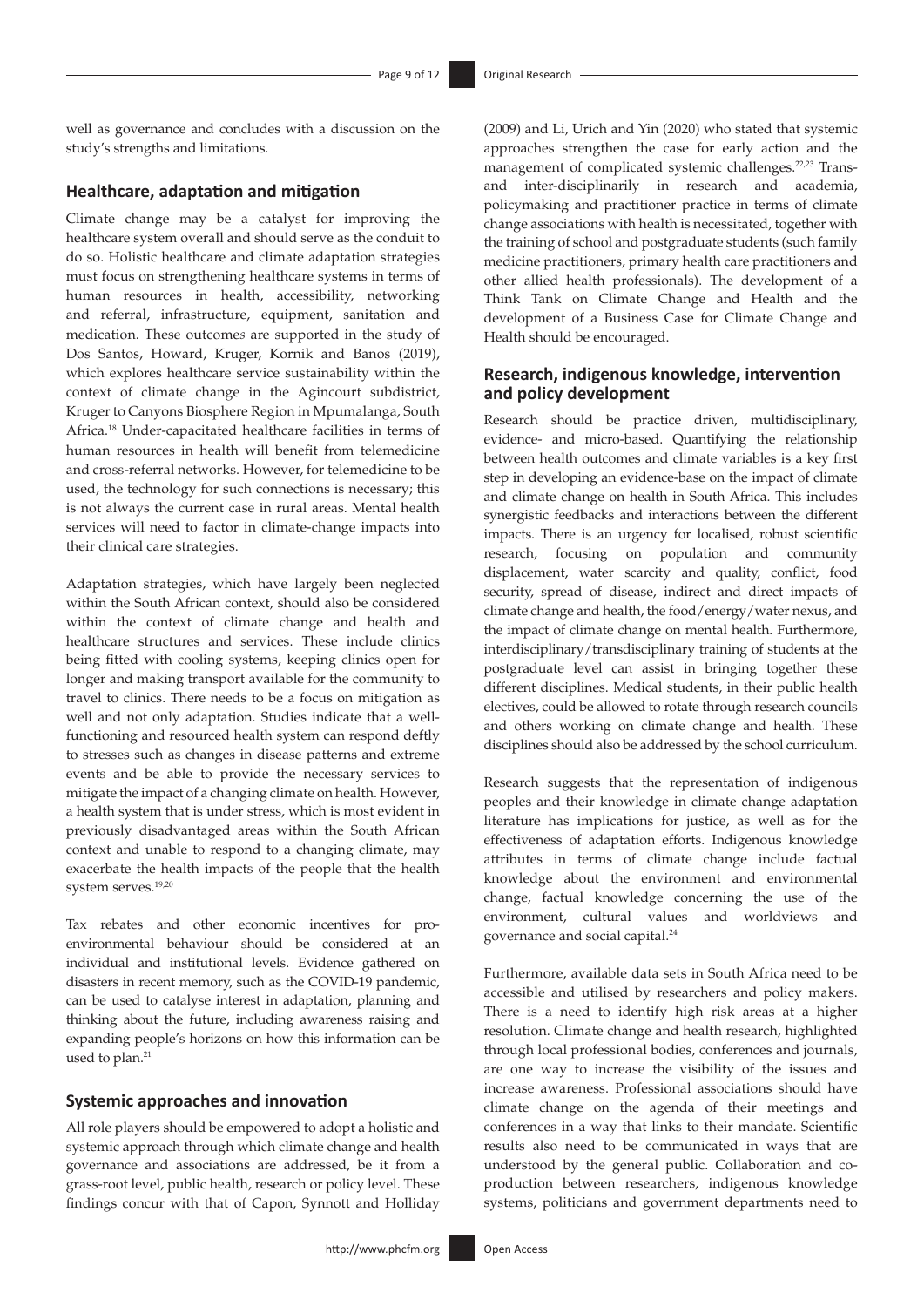be encouraged. Policymakers and researchers should be linked with research funders. Private–public partnerships can be helpful to provide funding, to increase awareness and to bring private companies, a key stakeholder, to the table. Local grassroot ownership of climate change and health research and interventions is important, and community champions should be identified. Funding research by local students may also help to bridge the gap. Research that shapes the way policy and practice in the public health sector operate, whilst being cognisant of the challenges, will result in implementable interventions using resources and expertise available at the user level.

#### **National Health Insurance**

<span id="page-9-1"></span><span id="page-9-0"></span>It is critical that the health and health system impacts from climate change are well understood, especially in light of the plans to implement the NHI scheme. The increased stress on the health sector from climate change may undermine the implementation and expansion of the NHI[.25](#page-10-24) Implementation of the NHI may be a catalyst for improving primary health care services and infrastructure.<sup>[26](#page-10-25)</sup> The NHI should be framed in a way that deals with all primary health care problems: prevention, health promotion aspect (health literacy), and should not just be curative for it to be climate resilient. Furthermore, environmental health practitioners need to be capacitated within the forthcoming NHI structure, findings of which are supported in the work of Mathee and Wright  $(2013).<sup>27</sup>$  $(2013).<sup>27</sup>$  $(2013).<sup>27</sup>$  One way of structuring a health system is to start with a minimum basket of essential products that people have access to, irrespective of where they live, followed by more expensive products. Once such a system is in place, resource allocation can then be made to ensure that care is available in high-risk areas.

#### <span id="page-9-2"></span>**Vulnerability, climate change and health risk and vulnerability assessment framework and governance**

<span id="page-9-5"></span><span id="page-9-4"></span><span id="page-9-3"></span>The latest IPCC definitions of climate vulnerability characterise vulnerability as a function of sensitivity and adaptive capacity (also sometimes referred to as resilience) to stresses and shocks.[28](#page-11-1) In combination with exposure to climate hazards and impacts, it indicates risk. Climate change may hamper poverty alleviation strategies and sustainable agriculture in South Africa as the country still relies heavily on large-scale farmers for food products.[29](#page-11-2) Furthermore, AIDS, which has a significant impact on structures of healthcare systems, has taken a minimum of 1 million lives each year in sub-Saharan Africa since 1998[.30](#page-11-3) Because of its rapid transmission and effect on the immune system, HIV/ AIDS reduces the ability of the human body to recover from the shock. People living with AIDS are thus more at risk when they are exposed to climate-related hazards such as rising temperatures, water scarcity, air pollution, potential water-borne and vector-borne disease outbreaks and habitat redistributions[.30](#page-11-3) Risk factors for HIV transmission in southern Africa that may be aggravated by climate change

<span id="page-9-6"></span>include population displacement, poverty and dislocated communities, gender violence, transactional sex, commercial sex work, increased partner numbers and increased risktaking behaviours[.28](#page-11-1),[31](#page-11-4) Findings of this study indicate that a coordinating body must be instituted at the national level to ensure that climate change and health RVA assessments use similar methods and input data and thus can be combined and compared. National government should coordinate the implementation of the climate change and health RVAs. The framework should be flexible and undergo a phased implementation, starting with a pilot study to assess the framework before it is implemented nationally. Once the climate change and health RVA is finalised, the local government should implement the tool. The framework should talk to other initiatives such as CSIR's Green Book ([https://greenbook.co.za\)](https://greenbook.co.za) and the National Climate Change RVA Framework[.32](#page-11-5),[33](#page-11-6)

<span id="page-9-8"></span><span id="page-9-7"></span>There needs to be robust oversight, monitoring and evaluation of governmental resource utilisation, which should be undertaken by international organisations. Consideration should be given to forming a coordinating body between the various national departments. There should also be a stronger link between national and local government because provinces don't act in terms of issues related to local municipalities. The development of a tool that can strengthen the IDP by assimilating issues and solutions from different municipalities and across sectors should also be considered.

#### **Study strengths and limitations**

Qualitative studies are subject to more researcher bias than quantitative studies; however, transcripts and analysed texts were sent to a subset of participants and key stakeholders for their commentary on accuracy and possible enrichment. Peer review of the analyses by all authors also strengthened confidence in the interpretations yielded by the study. Also, the relatively small cohort of 20 expert participants infers representativity limitations, for example, only one community grassroots representative was included in the study. Future research agendas that make use of mixed designs with more representative samples may go a long way in improving recommendations for service delivery and policy advancement.

### **Conclusion**

Interview findings indicate that South Africa, as a country and people, will be particularly vulnerable to climate change and its consequential health effects, food security and overall impact on livelihoods, particularly affecting the poor. Overall, participants held the view that the predicament in access to healthcare is set to overwhelm present and prospective generations within the South African context. Responses to climate change, whether by mitigation of its effects or adaptation to them, will require strong and effective intersectoral organisation efforts within government at all levels, along with interdisciplinary research. A proposal to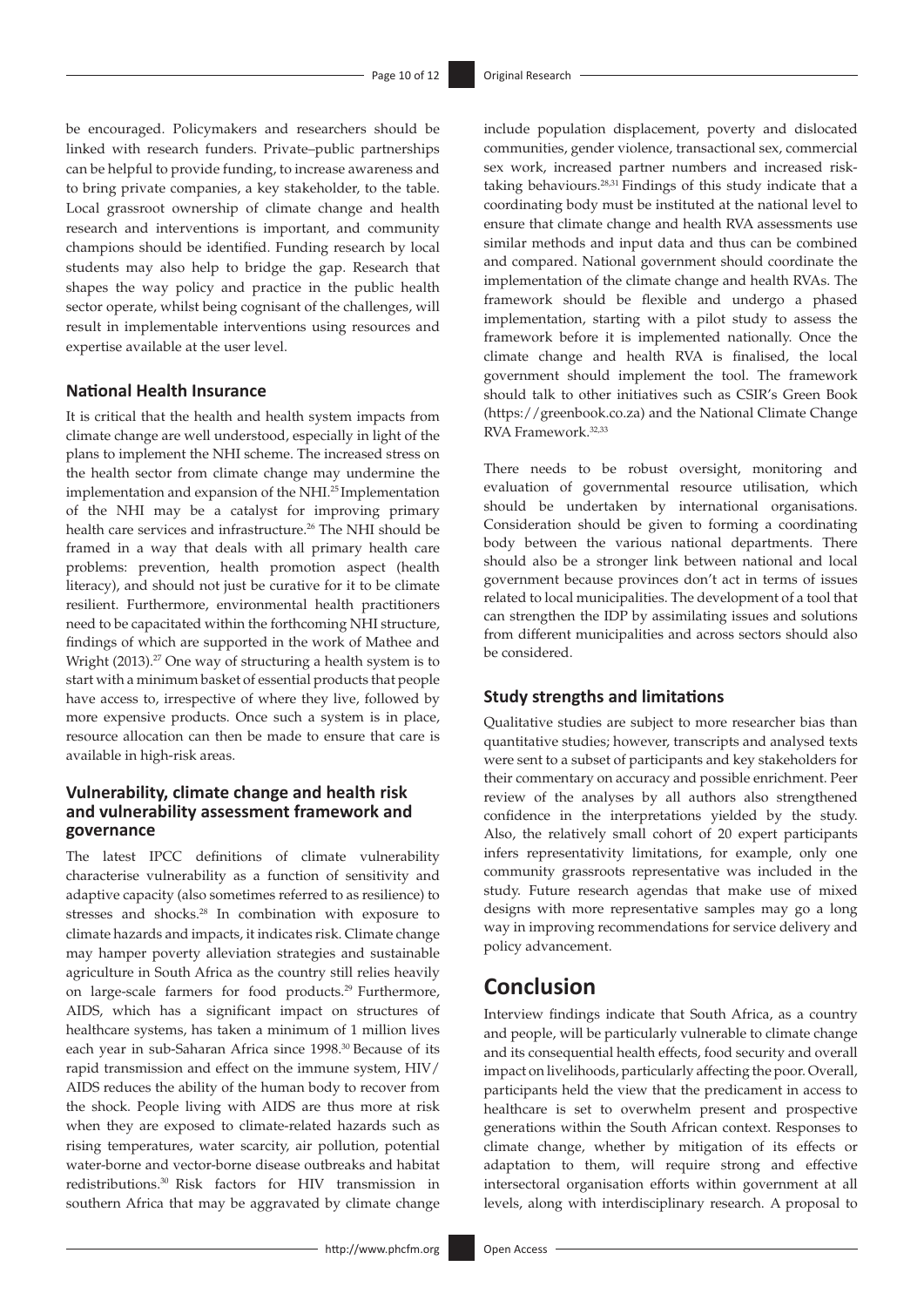centralise climate change action within the national departments or to form a South African National Department of Climate Change, which reports directly to the president and parliament, has been made. As the aspect of climate change and public health intersects with virtually all other facets of government, such an initiative may go a long way to increase collaboration across borders.

## **Acknowledgements**

#### **Competing interests**

The authors declare no conflict of interest. The funders had no role in the design of the study; in the collection, analyses or interpretation of data; in the writing of the manuscript or in the decision to publish the results.

#### **Authors' contributions**

Writing and preparing of the original draft and article methodology and project administration was carried out by M.d.S. Funding acquisition was performed by M.d.S., B.N., M.R., F.N. Analyses validation was conducted by A.B and P.M. Formal analysis was conducted by M.d.S., J.J., R.G. and R.P. Interviews were performed by J.J., R.G., R.P. and M.d.S. The writing, review and editing of the article were performed by A.B., P.M., B.N., M.R., F.N. and K.L.

#### **Ethical considerations**

Approval to conduct the study was received form the College of Human Sciences Research Ethics Review Committee, University of South Africa (reference: 2019-CHS-CREC-90191714).

#### **Funding information**

The study was funded by the Deutsche Gesellschaft für Internationale Zusammenarbeit, tender number: 83296969

#### **Data availability**

Data sharing is not applicable to this article as no new data were created or analysed in this study.

#### **Disclaimer**

The views expressed are solely the responsibility of the authors and do not necessarily express the views of the University of South Africa, the Council for Scientific and Industrial Research, the National Department of Health, the National Department of Forestry, Fisheries and the Environment, the Centre National de la Recherche Scientifique: CNRS, France, IDEES laboratory: le Havre University, Maastricht Sustainability Institute, Maastricht University, and the Deutsche Gesellschaft für Internationale Zusammenarbeit.

### **References**

<span id="page-10-0"></span>[1.](#page-0-0) McCoy D, Montgomer H. Climate change and human survival. Br Med J. 2014;348:2510. <https://doi.org/10.1136/bmj.g2510>

- <span id="page-10-1"></span>[2.](#page-0-1) World Health Organization (WHO). COP26 special report on climate change and health. The health argument for climate action. World Health Organization; 2021.
- <span id="page-10-2"></span>[3.](#page-1-0) McMichael AJ. Climate change and human health. In: Commonwealth Secretariat, editor. Commonwealth Health Minister's Update 2009. Woodbridge: Pro-Brook Publishing Ltd.; 2009.
- <span id="page-10-3"></span>[4.](#page-1-1) Fields S. Continental divide: Why Africa's climate change burden is greater. Environ Health Perspect. 2005;113(8):A534–A537. [https://doi.org/10.1289/](https://doi.org/10.1289/ehp.113-a534) [ehp.113-a534](https://doi.org/10.1289/ehp.113-a534)
- <span id="page-10-4"></span>[5.](#page-1-2) National climate change adaptation strategy: Republic of South Africa, 2019 [homepage on the Internet]. [cited 2021 Feb 12]. Available from: [https://www.](https://www.environment.gov.za/sites/default/files/docs/nationalclimatechange_adaptationstrategy_ue10november2019.pdf) [environment.gov.za/sites/default/files/docs/nationalclimatechange\\_](https://www.environment.gov.za/sites/default/files/docs/nationalclimatechange_adaptationstrategy_ue10november2019.pdf) [adaptationstrategy\\_ue10november2019.pdf](https://www.environment.gov.za/sites/default/files/docs/nationalclimatechange_adaptationstrategy_ue10november2019.pdf)
- <span id="page-10-5"></span>[6.](#page-1-3) United Nations Climate Change. What do adaptation to climate change and climate resilience mean [homepage on the Internet]. [cited 2021 Jan 11]. Available from: [https://unfccc.int/topics/adaptation-and-resilience/the-big-picture/what](https://unfccc.int/topics/adaptation-and-resilience/the-big-picture/what-do-adaptation-to-climate-change-and-climate-resilience-mean)[do-adaptation-to-climate-change-and-climate-resilience-mean](https://unfccc.int/topics/adaptation-and-resilience/the-big-picture/what-do-adaptation-to-climate-change-and-climate-resilience-mean)
- <span id="page-10-6"></span>[7.](#page-1-4) [Otter.ai](http://Otter.ai) [homepage on the Internet]. [cited 2020 Jun 13]. Available from: [https://](https://otter.ai/) [otter.ai/](https://otter.ai/)
- <span id="page-10-7"></span>[8.](#page-1-5) [Atlas.ti.](http://Atlas.ti) [homepage on the Internet]. Available from: <https://atlasti.com/>
- <span id="page-10-8"></span>[9.](#page-1-6) Babbie E, Mouton J. The practice of social research. 13th ed. Oxford: Oxford University Press.
- <span id="page-10-9"></span>[10.](#page-1-7) Breakwell GM, Hammond SF, Fife-Shaw C. Research methods in psychology. London: Sage; 1995.
- <span id="page-10-10"></span>[11.](#page-5-0) South African Medical Research Council. Current projects [homepage on the Internet]. [cited 2020 Jun 12]. Available from: [https://www.samrc.ac.za/](https://www.samrc.ac.za/intramural-research-units/HealthSystems-current-projects) [intramural-research-units/HealthSystems-current-projects](https://www.samrc.ac.za/intramural-research-units/HealthSystems-current-projects)
- <span id="page-10-11"></span>[12.](#page-5-1) University of the Witwatersrand: Wits Health Consortium. Health Economics and Epidemiology Research Office (HE2RO). Supporting the South African HIV/TB investment case [homepage on the Internet]. [cited 2020 Jun 12]. Available from: [http://www.heroza.org/projects/cost-budget-modelling/supporting-south](http://www.heroza.org/projects/cost-budget-modelling/supporting-south-african-hivtb-investment-case/)[african-hivtb-investment-case/](http://www.heroza.org/projects/cost-budget-modelling/supporting-south-african-hivtb-investment-case/)
- <span id="page-10-12"></span>[13.](#page-6-0) City RAP: City Resilience Action Planning Tool [homepage on the Internet]. [cited 2020 Jun 12]. Available from:<http://dimsur.org/tools-2/>
- <span id="page-10-13"></span>[14.](#page-6-1) United Nations Environment Programme (UNEP). PROVIA guidance on assessing vulnerability, impacts and adaptation to climate change [homepage on the Internet]; 2013. [cited 2020 Jun 12]. Available from: [https://wedocs.unep.org/](https://wedocs.unep.org/bitstream/handle/20.500.11822/8598/-The%20PROVIA%20Guidance%20on%20Assessing%20Vulnerability%2c%20Impacts%20and%20Adaptation%20to%20Climate%20Change%20-%20Summary-2013PROVIA_guidance_summary.pdf?sequence=3&isAllowed=y) [bitstream/handle/20.500.11822/8598/-The%20PROVIA%20Guidance%20on%20](https://wedocs.unep.org/bitstream/handle/20.500.11822/8598/-The%20PROVIA%20Guidance%20on%20Assessing%20Vulnerability%2c%20Impacts%20and%20Adaptation%20to%20Climate%20Change%20-%20Summary-2013PROVIA_guidance_summary.pdf?sequence=3&isAllowed=y) [Assessing%20Vulnerability%2c%20Impacts%20and%20Adaptation%20to%20](https://wedocs.unep.org/bitstream/handle/20.500.11822/8598/-The%20PROVIA%20Guidance%20on%20Assessing%20Vulnerability%2c%20Impacts%20and%20Adaptation%20to%20Climate%20Change%20-%20Summary-2013PROVIA_guidance_summary.pdf?sequence=3&isAllowed=y) [Climate%20Change%20-%20Summary-2013PROVIA\\_guidance\\_summary.](https://wedocs.unep.org/bitstream/handle/20.500.11822/8598/-The%20PROVIA%20Guidance%20on%20Assessing%20Vulnerability%2c%20Impacts%20and%20Adaptation%20to%20Climate%20Change%20-%20Summary-2013PROVIA_guidance_summary.pdf?sequence=3&isAllowed=y) [pdf?sequence=3&isAllowed=y](https://wedocs.unep.org/bitstream/handle/20.500.11822/8598/-The%20PROVIA%20Guidance%20on%20Assessing%20Vulnerability%2c%20Impacts%20and%20Adaptation%20to%20Climate%20Change%20-%20Summary-2013PROVIA_guidance_summary.pdf?sequence=3&isAllowed=y)
- <span id="page-10-14"></span>[15.](#page-6-2) University of Pretoria. Mobile technology brings healthcare into peoples homes [homepage on the Internet]; 2016 [cited 2021 Mar 23]. Available from: [https://](https://www.up.ac.za/school-of-health-systems-and-public-health/news/post_2358112-mobile-technology-brings-healthcare-into-peoples-homes) [www.up.ac.za/school-of-health-systems-and-public-health/news/post\\_2358112](https://www.up.ac.za/school-of-health-systems-and-public-health/news/post_2358112-mobile-technology-brings-healthcare-into-peoples-homes) [mobile-technology-brings-healthcare-into-peoples-homes](https://www.up.ac.za/school-of-health-systems-and-public-health/news/post_2358112-mobile-technology-brings-healthcare-into-peoples-homes)
- <span id="page-10-15"></span>[16.](#page-7-0) Presidential Health Summit 2018. Strengthening the South African health system towards an integrated and unified health system. Birchwood Conference Centre,<br>Johannesburg, 19-20 October 2018 [homepage on the Internet]. [cited 2021 Mar<br>22]. Available from: https://www.go Johannessung, 19920 October 2016 [hom:<br>22]. Available from: https://www.gov.za/s<br>[document/201902/presidential-health-summit-report.pdf](https://www.gov.za/sites/default/files/gcis_document/201902/presidential-health-summit-report.pdf)
- <span id="page-10-16"></span>[17.](#page-7-1) The Presidential Health Summit Compact. South African government strengthening the South African health system towards an integrated and unified health system [homepage on the Internet]. 2019 [cited 2021 Mar 23]. Available from:<http://www.thepresidency.gov.za/documents>
- <span id="page-10-17"></span>[18.](#page-8-0) Dos Santos M, Howard D, Kruger P, Banos A, Kornik S. Climate change and healthcare sustainability in the Agincourt sub-district, Kruger to Canyons Biosphere Region, South Africa. Sustainability. 2019;11(2):496. [https://doi.](https://doi.org/10.3390/su11020496) [org/10.3390/su11020496](https://doi.org/10.3390/su11020496)
- <span id="page-10-18"></span>[19.](#page-8-1) Turpie J, Winkler H, Spalding-Fecher R, Midgeley G. Economic impacts of climate change in South Africa: A preliminary analysis of unmitigated damage costs, 2002. S Waters Ecol Res Consult Energ Dev Res Centre. 2002:1–58.
- <span id="page-10-19"></span>[20.](#page-8-2) Martinez GS, Williams, Yu SS. The economics of health damage and adaptation to climate change in Europe: A review of the conventional and grey literature. Climate. 2015;3(3):522–541 [https://doi.org/10.3390/cli3030522](https://doi.org/10.3390/cli3030522 )
- <span id="page-10-20"></span>[21.](#page-8-3) Nonopen M. Cohabiting with a virus: we must learn to live life on land more sustainably [homepage on the Internet]. Business Green; 2020 [cited 2021 Mar 22]. Available from: [https://www.businessgreen.com/opinion/4012810/](https://www.businessgreen.com/opinion/4012810/cohabiting-virus-learn-live-life-land-sustainably) zol. Available from: https://www.busii<br>[cohabiting-virus-learn-live-life-land-sustainably](https://www.businessgreen.com/opinion/4012810/cohabiting-virus-learn-live-life-land-sustainably)
- <span id="page-10-21"></span>[22.](#page-8-4) Capom AG, Synnott ES, Holliday S. Urbanism, climate change and health: Systems approaches to governance. N S Wales Public Health Bull. 2009;20(1–2):24–28. <https://doi.org/10.1071/nb08059>
- <span id="page-10-22"></span>[23.](#page-8-5) Li Y, Urich P, Yin C. Systems approach for climate change Impacts on urban health: Conceptual framework, modelling and practice. Urban Health Risk and Resilience in Asian Cities;. In: Sing R, Srinagesh B, Anand S, editors. Urban health risk and resilience in Asian cities. Advances in geographical and environmental sciences. Singapore: Springer; 2020, p. 3–31.
- <span id="page-10-23"></span>[24.](#page-8-6) Petzold J, Andrews N, Ford JD, Hedeman C, Postigo JC. Indigenous knowledge on climate change adaptation: A global evidence map of academic literature. Environ Res Lett. 2020;15:113007.<https://doi.org/10.1088/1748-9326/abb330>
- <span id="page-10-24"></span>[25.](#page-9-0) Myers J, Rother H.-A. Public health impact of and response to climate change in South Africa: Social and environmental determinants of health, 2012. S Afr Health Rev. 2012:127–138.
- <span id="page-10-25"></span>[26.](#page-9-1) Wright CY, Chersich MF, Mathee A. National Health Insurance and climate change: Planning for South Africa's future. S Afr J Sci. 2019;115(9):9–11. [https://doi.](https://doi.org/10.17159/sajs.2019/5800) [org/10.17159/sajs.2019/5800](https://doi.org/10.17159/sajs.2019/5800)